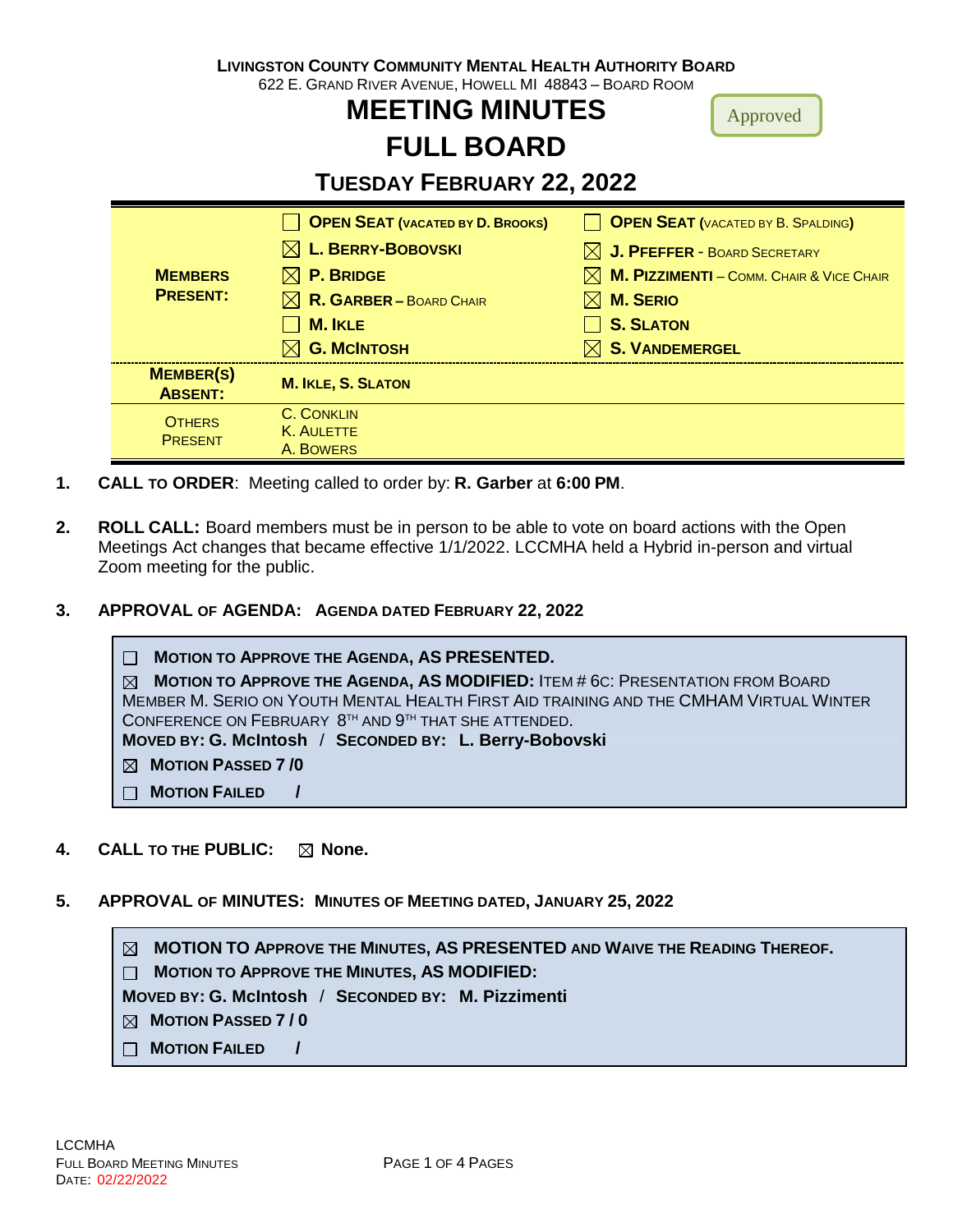# **6. BOARD ADMINISTRATION:** □ None ⊠ Item(s) Noted Below

- **a)** Per-Diem for Special Meetings / Functions:  $\Box$  None  $\boxtimes$  Items Noted Below
	- Board Member M. Serio for attendance Youth Mental Health First Aid training and the CMHAM Virtual Winter Conference
- **b)** Event Announcement(s): □ None ⊠ Item(s) Noted Below
	- Genesis House Annual 5k: No Mind Left Behind in Fowlerville, MI on May 7, 2022
- **c)** Presentation by Board Member M. Serio on her attendance at Livingston County Community Mental Health 's Virtual Youth Mental Health First Aid Training and CMHAM Virtual Winter Conference that she attended.

## **7. CONSENT AGENDA:**

## **8. EXECUTIVE DIRECTOR'S REPORT:**

- **a)** Delegated Contract Approach Dated January 2022 Report / Informational
- **b)** Wait List Update / Informational
- **c)** Agency & Community Update / Informational

## **9. WAYS & MEANS COMMITTEE – MOTION RECOMMENDATIONS:**

**a) FY22 FINANCE REPORT - INFORMATIONAL**

## **b) HIGHFIELDS, INC. – FY22 CONTRACT – HOME BASED SERVICES**

Discussion was held.

**MOVED BY: M. Pizzimenti** / **SECONDED BY: S. Vandemergel** Motion to approve approve FY22 Contract between LCCMHA and Highfields, Inc. for Home-Based services at rates presented. Effective 3/1/2022 to 9/30/2022.

**MOTION PASSED 8 / 0**

**MOTION FAILED**

## **c) WALLOON LAKE RECOVERY LODGE DBA BEAR RIVER HEALTH – FY22 CONTRACT - SUD**

Discussion was held.

## **MOVED BY: J. Pfeffer** / **SECONDED BY: L. Berry-Bobovski**

Motion to approve FY22 Contract between LCCMHA and Walloon Lake Recovery Lodge d/b/a Bear River Health for SUD services at rates presented. Effective 3/1/2022 to 9/30/2022.

- **MOTION PASSED 8 / 0** ⊠
- **MOTION FAILED**  $\Box$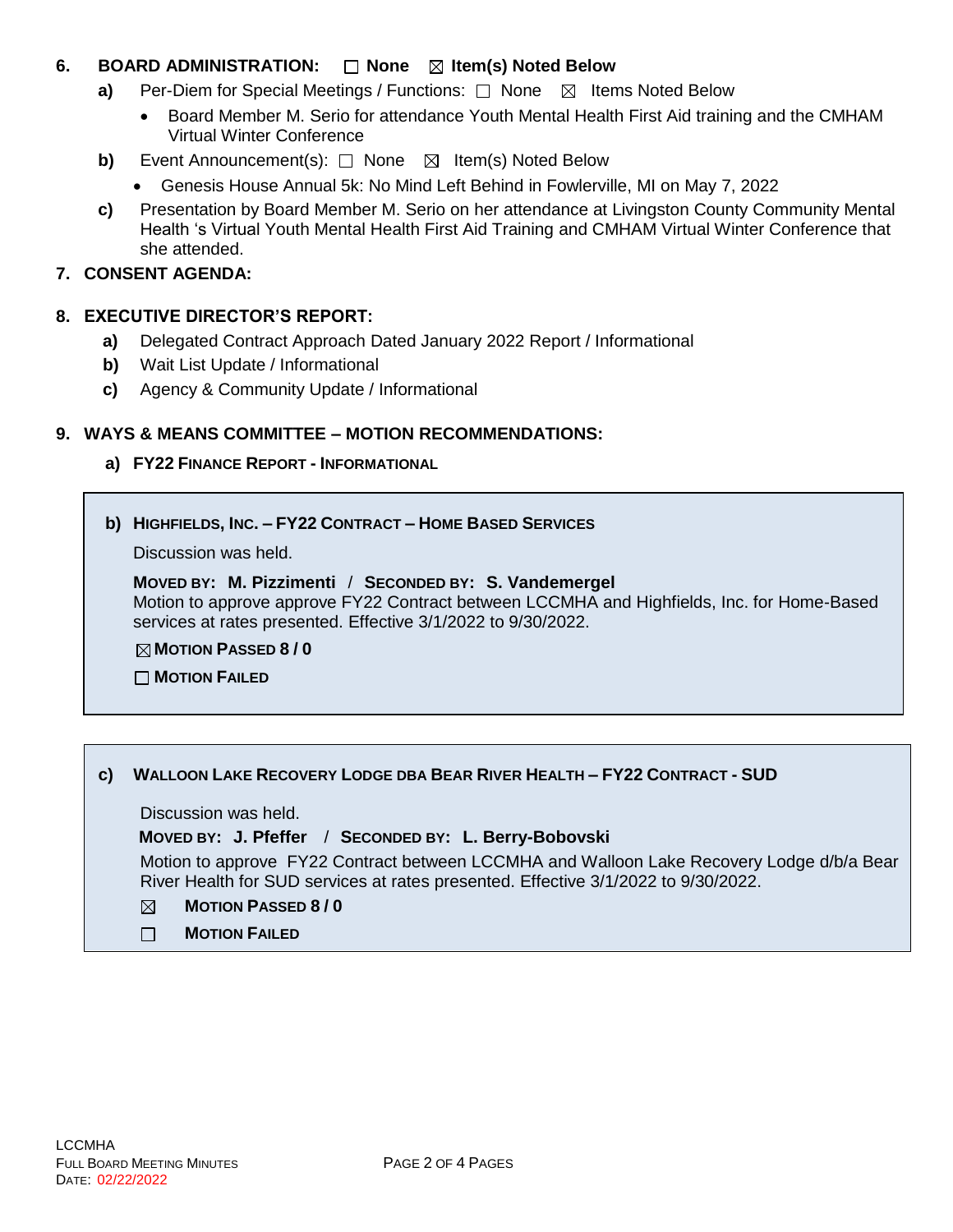|  |  |  |  | d) FY22 CMHAM SPECIAL ASSESSMENT DUES |  |
|--|--|--|--|---------------------------------------|--|
|--|--|--|--|---------------------------------------|--|

Discussion was held.

#### **MOVED BY: M. Serio** / **SECONDED BY: G. McIntosh**

Motion to approve the special assessment dues in the amount of \$7,174 to the Community Mental Health Association of Michigan, effective February 23, 2022.

- **MOTION PASSED 8 / 0**  $\boxtimes$
- $\Box$ **MOTION FAILED**
- **e) REVISED MICHIGAN CHILD COLLABORATIVE CARE PROGRAM (MC3 ) GRANT – SUBCONTRACT #SUBK00016765 (ADMINISTRATIVE SERVICES) / INFORMATIONAL**
- **f) MEMO REQUESTING CREATION OF PROGRAM COORDINATOR II – (GRADE 10)-JAIL SERVICES AND DIVERSION /UTILIZATION MANAGEMENT POSITION AND APPROVAL OF NEW JOB DESCRIPTION ( 2- ACTIONS)**

## **Action 1**:

Discussion was held.

#### **MOVED BY: L. Berry-Bobovski** / **SECONDED BY: M. Pizzimenti**

Motion to approve the creation of one regular full-time Program Coordinator II (R102) effective 2/23/2022.

 $\boxtimes$ **MOTION PASSED 8/ 0**

 $\Box$ **MOTION FAILED**

#### **Action 2:**

Discussion was held.

## **MOVED BY: J. Pfeffer** / **SECONDED BY: G. McIntosh**

Motion to approve the Jail Services/Diversion and Utilization Management Coordinator (R102) job description, effective 2/23/2022.

 $\boxtimes$ **MOTION PASSED 8/ 0**

 $\Box$ **MOTION FAILED**

## **10. CHMPSM (REGION 6)**

- **a)** Event Announcement(s):
	- Next Regional Board Meeting Date: March 09, 2022
- **b)** 02/09/2022 Draft Minutes

## **11. CMHAM:**  $\boxtimes$  **None**  $\boxtimes$  **Item(s) Noted Below**

- **a)** Event Announcement(s):
	- CMHAM Virtual Winter Conference February 8 & 9, 2022